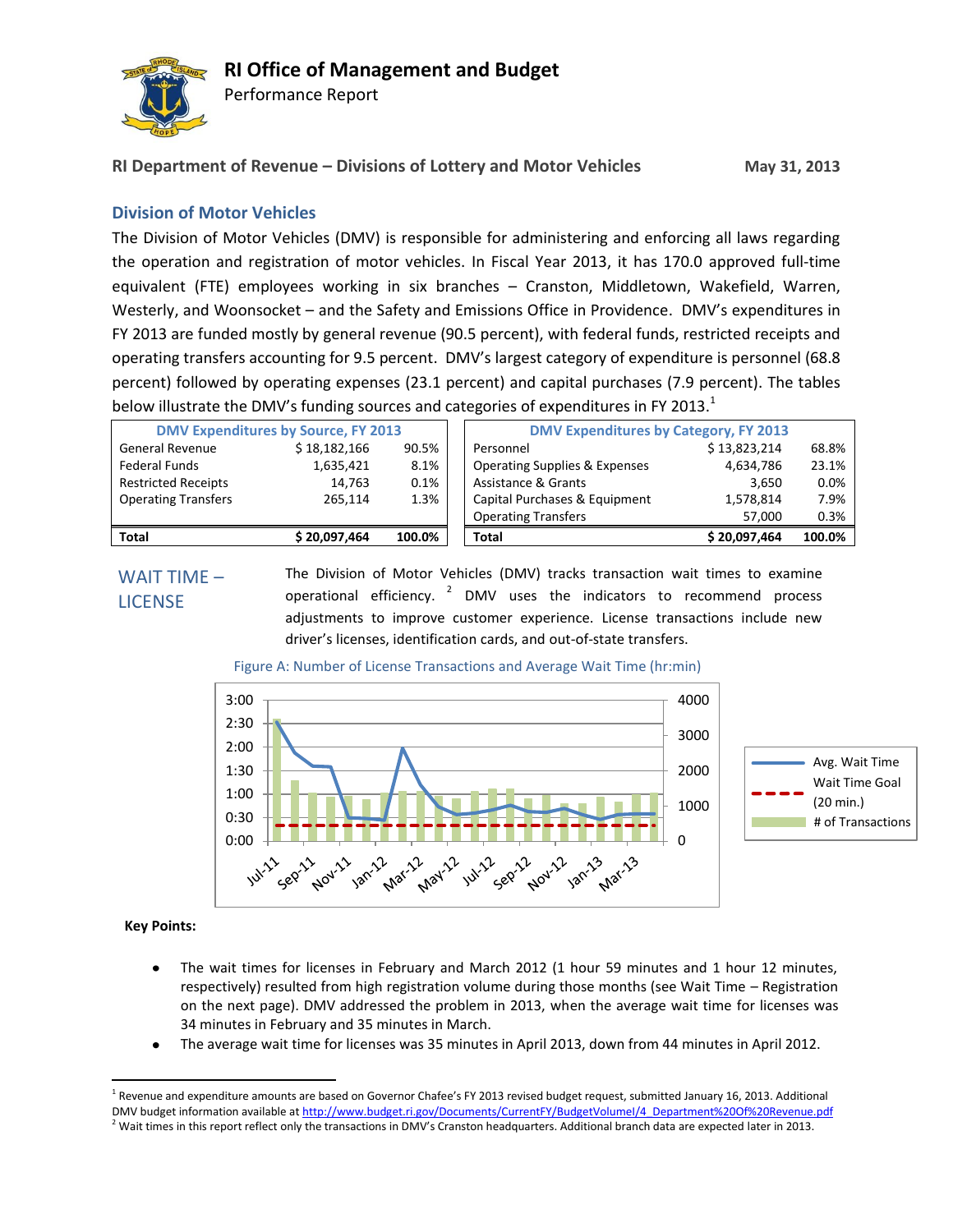## WAIT TIME – **REGISTRATION**

Registration transactions include new and transfer registration, re-registration, and surviving spouse vehicle registration.



### Figure B: Number of Vehicle Registration Transactions and Average Wait Time (hr:min)

#### **Key Points:**

- $\bullet$ February and March are high-volume months because March is the annual deadline for commercial vehicle registrations. Despite the high volumes, DMV was able to maintain an average wait time of 51 minutes in March 2013, down from 1 hour 22 minutes in March 2012.
- The average wait time in April 2013 was 51 minutes, down from 59 minutes in April 2012.

Express License transactions include license and identification card renewals, license duplications, and changes of address. WAIT TIME – EXPRESS LICENSE





#### **Key Points:**

The average wait time for Express License transactions was 35 minutes in April 2013, down slightly from 36 minutes in April 2012.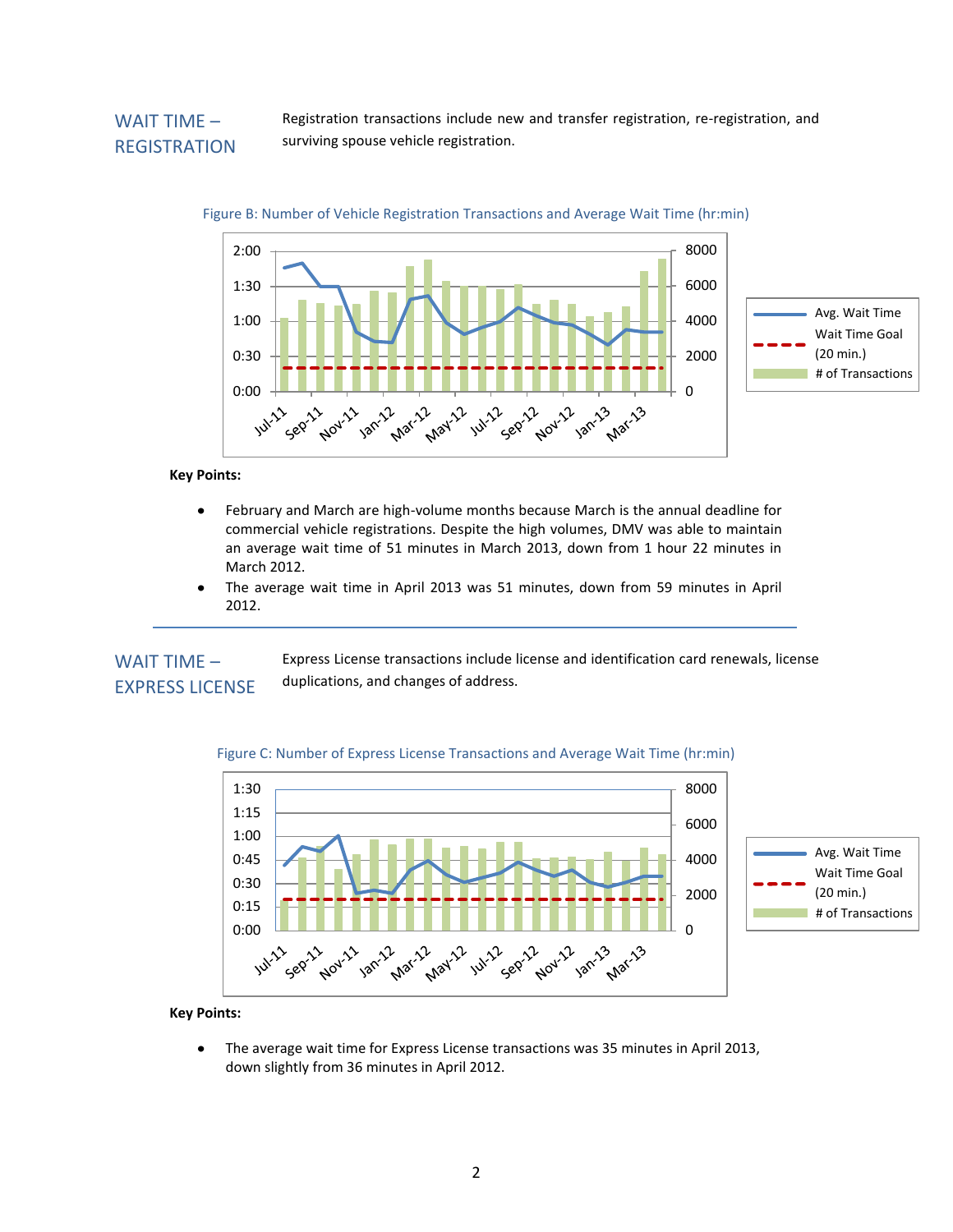## WAIT TIME – EXPRESS **REGISTRATION**

Express Registration transactions include registration updates, duplicate registrations, and vehicle color change registrations (when a vehicle is painted).



**Key Points:**

The average wait time for Express Registration transactions was 32 minutes in April 2013, down from 36 minutes in April 2012.

#### A driver's permit can be issued to any RI resident who is between 16 and 18 years of age, and who has completed the 33 1/2 hour driver education course certified by the Community College of Rhode Island (or another approved course). Permit transactions include scheduled road tests and issuance of license exam permits. WAIT TIME - **PERMITS**





#### **Key Points:**

The average wait time for Permit transactions was 31 minutes in April 2013, down from  $\bullet$ 35 minutes in March 2012.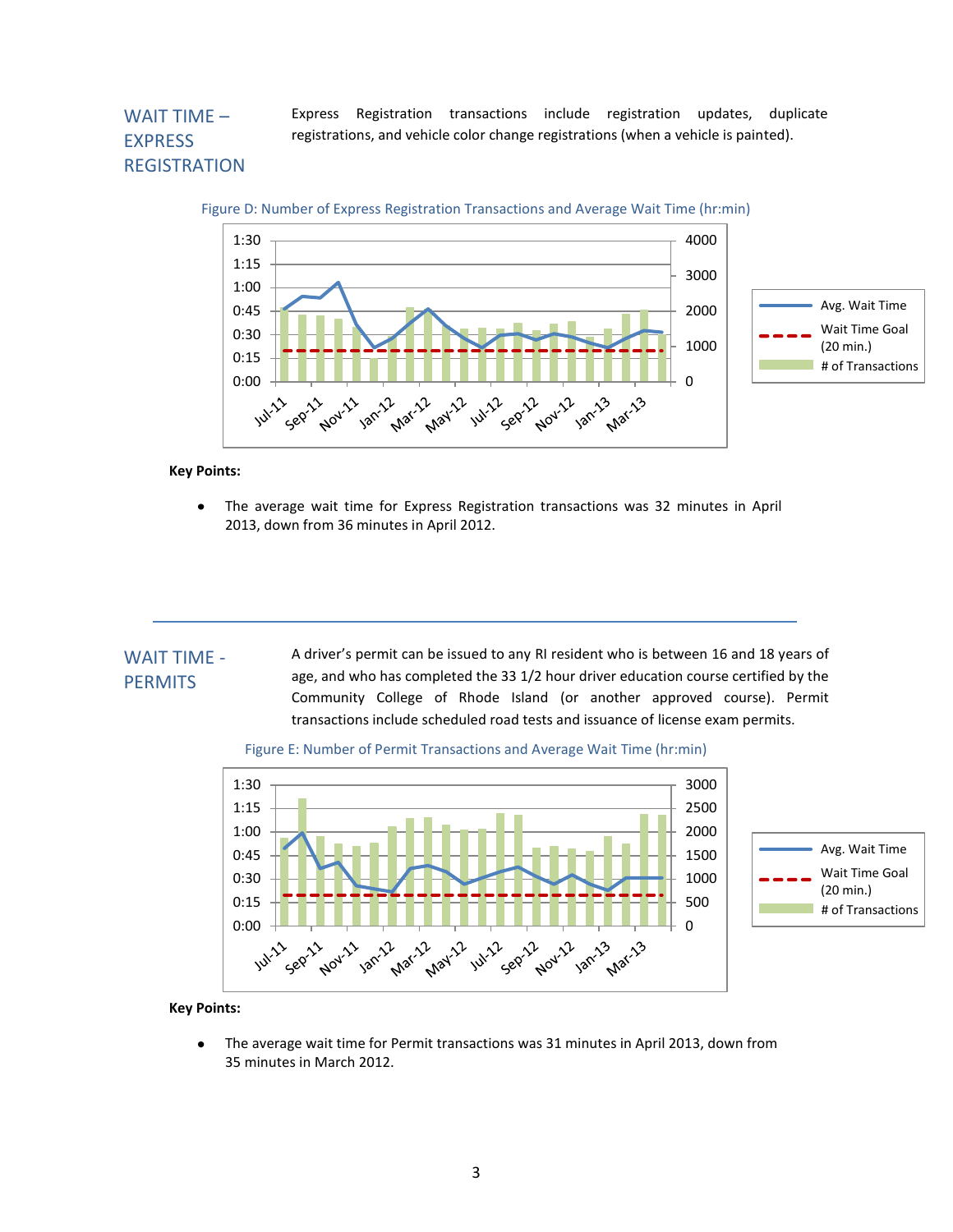## WAIT TIME – **COMMERCIAL** DRIVER'S LICENSE

Commercial Driver's License (CDL) transactions include the issuance of new and renewal commercial driver's licenses.

Figure F: Number of CDL Transactions and Average Wait Time (hr:min)



#### **Key Points:**

In February and March 2013, CDL wait times were 29 minutes and 27 minutes, respectively, achieving DMV's target wait time of less than 30 minutes. The CDL wait time in April 2013 climbed to 34 minutes.

## BLUE RETURN **TICKETS**

Customers who wait in line but are unable to complete their transaction at the time of service are given a return ticket, known as a "Blue Ticket." The DMV is working to reduce the number of Blue Tickets distributed by better communicating what documentation customers need to complete their transaction.





#### **Key Points:**

- DMV's Cranston Branch operates a check-in desk that directs customers into the appropriate transaction line and provides information as to what documentation will be needed to complete their transaction. Improvements to the screening process will reduce the need for Blue Tickets.
- Approximately 15.5 percent of each week's total transactions are Blue Return tickets.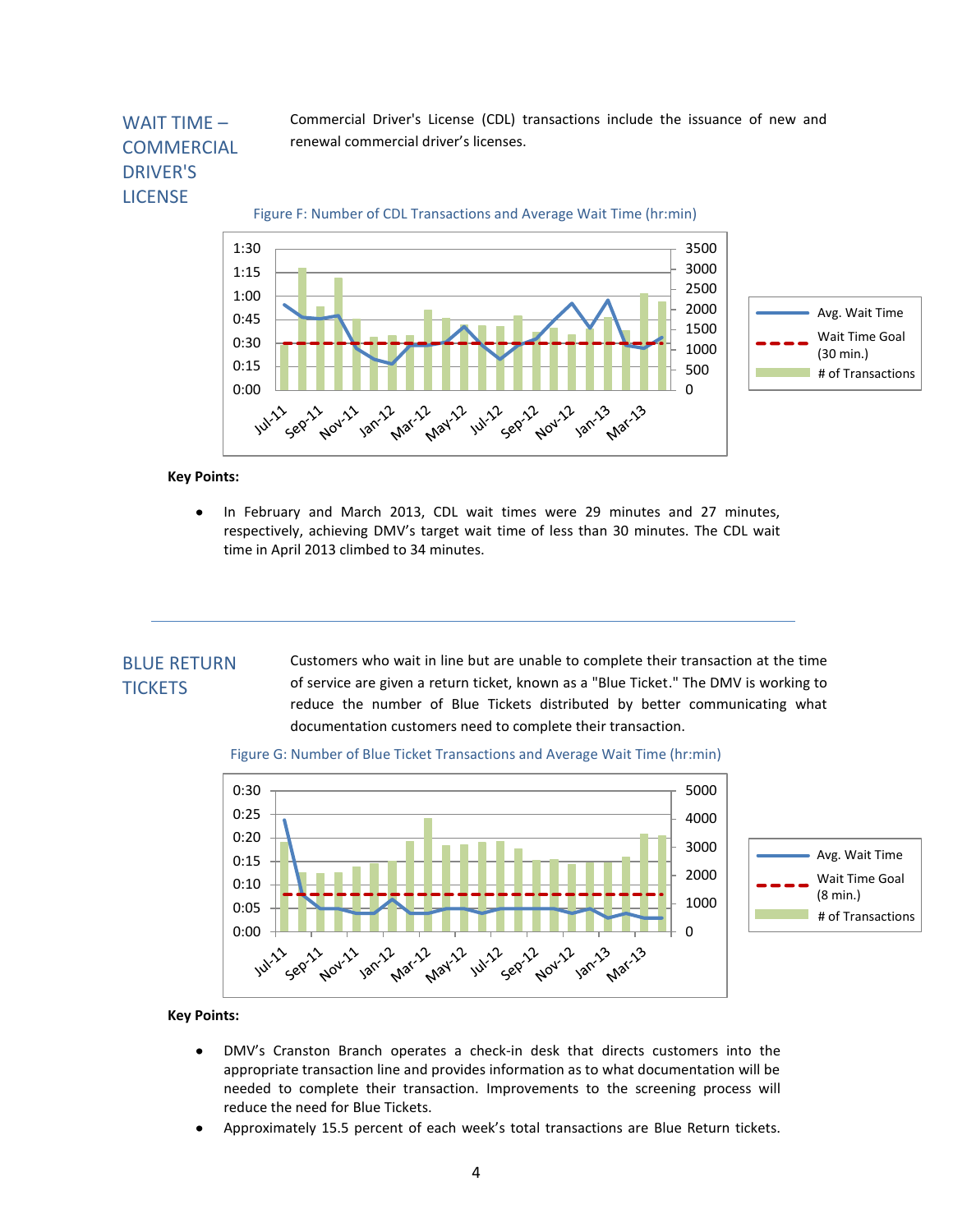# **PERFORMANCE HIGHLIGHT DMV Website and Online Transactions**

Over the last two years, the Division of Motor Vehicles (DMV) has worked to reduce customer wait times at its branches. Because wait times are greatly influenced by the number of daily transactions processed in a branch, DMV has expanded the transactions that are available online, thereby reducing the need to wait in line for basic transactions. In May 2012, Governor Lincoln Chafee announced that Rhode Islanders could renew their driver's licenses online. As seen in the chart below, Rhode Islanders have increasingly taken advantage of the new service; in the last year, DMV processed 26,668 online license renewals.



Online renewals appear to have reduced traffic at the branches. The table to the right illustrates the number of License Express (renewal) transactions at the Cranston branch in Fiscal Years 2012 and 2013. $3$  The decline in branch traffic corresponds with the increased use of online license renewals starting in September of FY 2013, as seen above. Overall, between January and March 2013, the Cranston branch processed 13,036 License Express (renewal) transactions. This number represents a 14.4 percent reduction from the 15,226 License Express transactions processed in January to March period of 2012.

| <b>License Express Transactions (Cranston)</b> |         |         |                   |  |  |  |  |  |
|------------------------------------------------|---------|---------|-------------------|--|--|--|--|--|
| <b>Month</b>                                   | FY 2012 | FY 2013 | <b>Difference</b> |  |  |  |  |  |
| July                                           | 1,714   | 4,989   | 3,275             |  |  |  |  |  |
| August                                         | 4,099   | 5,015   | 916               |  |  |  |  |  |
| September                                      | 4,779   | 4,084   | (695)             |  |  |  |  |  |
| <b>October</b>                                 | 3,475   | 4,127   | 652               |  |  |  |  |  |
| November                                       | 4,328   | 4,180   | (148)             |  |  |  |  |  |
| December                                       | 5,134   | 4,010   | (1, 124)          |  |  |  |  |  |
| January                                        | 4,857   | 4,431   | (426)             |  |  |  |  |  |
| <b>February</b>                                | 5,177   | 3,918   | (1, 259)          |  |  |  |  |  |
| <b>March</b>                                   | 5,192   | 4,687   | (505)             |  |  |  |  |  |
| April                                          | 4,674   | 4,297   | (377)             |  |  |  |  |  |
| May                                            | 4,764   |         |                   |  |  |  |  |  |
| June                                           | 4,616   |         |                   |  |  |  |  |  |
| Jan-March                                      | 15,226  | 13,036  | (2, 190)          |  |  |  |  |  |

In addition to providing online license renewals, DMV

 $\overline{a}$ 

upgraded its website [\(http://www.dmv.ri.gov/\)](http://www.dmv.ri.gov/) in March 2013 to be more customer-friendly and improve access to online services. Customers may perform at least nine common transactions online, as well as obtain forms and information needed to complete transactions at branches. Future services will allow customers to check wait times by branch, as well as to see whether they have any potential issues with renewing a license or registration before traveling to a DMV branch.

 $^3$  The state's Fiscal Year runs from July 1 to June 30; FY 2012 began July 1, 2011 and ended June 30, 2012. Online license renewals began in May FY2012.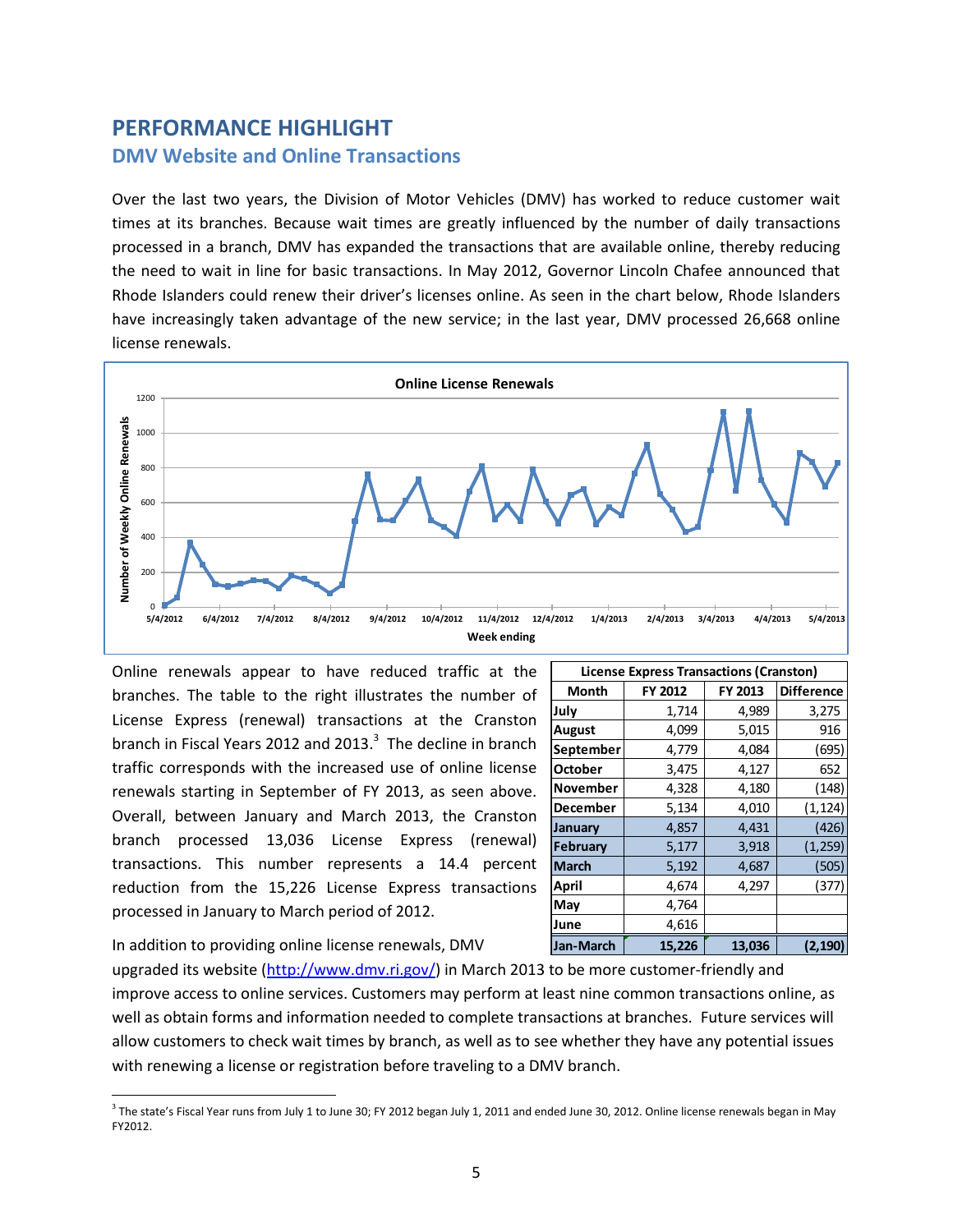### **Division of Lottery**

The Division of Lottery is responsible for administering lottery games and aims to maximize state revenue. In addition to selling tickets, Lottery operates video lottery terminals (VLTs) at the Twin River and Newport Grand facilities and will oversee casino table games at Twin River starting in July 2013. In FY 2013, Lottery has 84.7 full-time equivalent (FTE) employees, 31.0 of which are associated with the division's new casino gaming responsibilities. Nearly all of Lottery's expenditures in FY 2013 are funded from lottery ticket sales and VLT proceeds (99.8 percent). Lottery's largest category of expenditure is operating supplies and expenses (96.7 percent), including prize payments. The tables below illustrate Lottery's funding sources and categories of expenditures in FY 2013.<sup>4</sup>

| <b>Lottery Expenditures by Source, FY 2013</b> |  |                          | <b>Lottery Expenditures by Category, FY 2013</b> |                                          |  |             |        |
|------------------------------------------------|--|--------------------------|--------------------------------------------------|------------------------------------------|--|-------------|--------|
| <b>General Revenue</b>                         |  | $\sim$                   | $0.0\%$                                          | Personnel                                |  | 6.586.848   | 2.8%   |
| Federal Funds                                  |  | $\overline{\phantom{a}}$ | $0.0\%$                                          | <b>Operating Supplies &amp; Expenses</b> |  | 230,401,369 | 96.7%  |
| <b>Operating Transfers</b>                     |  | 400.000                  | 0.2%                                             | Capital Purchases & Equipment            |  | 547.677     | 0.2%   |
| Other Funds (Sales)                            |  | 237,790,597              | 99.8%                                            | <b>Operating Transfers</b>               |  | 654.703     | 0.3%   |
| Total                                          |  | 238,190,597              | 100.0%                                           | Total                                    |  | 238.190.597 | 100.0% |

The tables above illustrate only funds necessary for Lottery's operations. In addition to covering Lottery's own operational costs, Lottery revenues will contribute \$380.2 million to the state in Fiscal Year 2013 – Rhode Island's third largest source of general revenue.<sup>5</sup>

## RETAILER NON-SUFFICIENT FUNDS

The Division of Lottery conducts weekly Electronic Funds Transfers (EFTs) to collect sales revenues owed to the state by vendors. The figures below represent the number of EFTs that result in Non-Sufficient Funds (NSF).

### Figure H: Number of Electronic Funds Transfers Resulting in Non-Sufficient Funds



### **Key Points:**

 $\overline{\phantom{a}}$ 

- Lottery seeks to minimize the number of NSF transactions to ensure that the state receives all funds it is owed from vendors.
- A retailer will receive a warning upon the first NSF occurrence, a \$50 penalty upon the second, and a \$250 penalty for each subsequent occurrence. Additional NSF transactions may result in the loss of a vendor's license to sell Lottery products and/or criminal charges.

<sup>4</sup> Additional Lottery budget information available at

[http://www.budget.ri.gov/Documents/CurrentFY/BudgetVolumeI/4\\_Department%20Of%20Revenue.pdf](http://www.budget.ri.gov/Documents/CurrentFY/BudgetVolumeI/4_Department%20Of%20Revenue.pdf) . 5

Revenue estimates based on the state's Revenue Estimating Conference of May 2013. See [http://www.budget.ri.gov/Documents/Revenues/Revenue\\_Estimating\\_Conference\\_Reports/4000\\_May%202013%20Revenue%20Estimating%2](http://www.budget.ri.gov/Documents/Revenues/Revenue_Estimating_Conference_Reports/4000_May%202013%20Revenue%20Estimating%20Conference%20Report.pdf) [0Conference%20Report.pdf](http://www.budget.ri.gov/Documents/Revenues/Revenue_Estimating_Conference_Reports/4000_May%202013%20Revenue%20Estimating%20Conference%20Report.pdf)